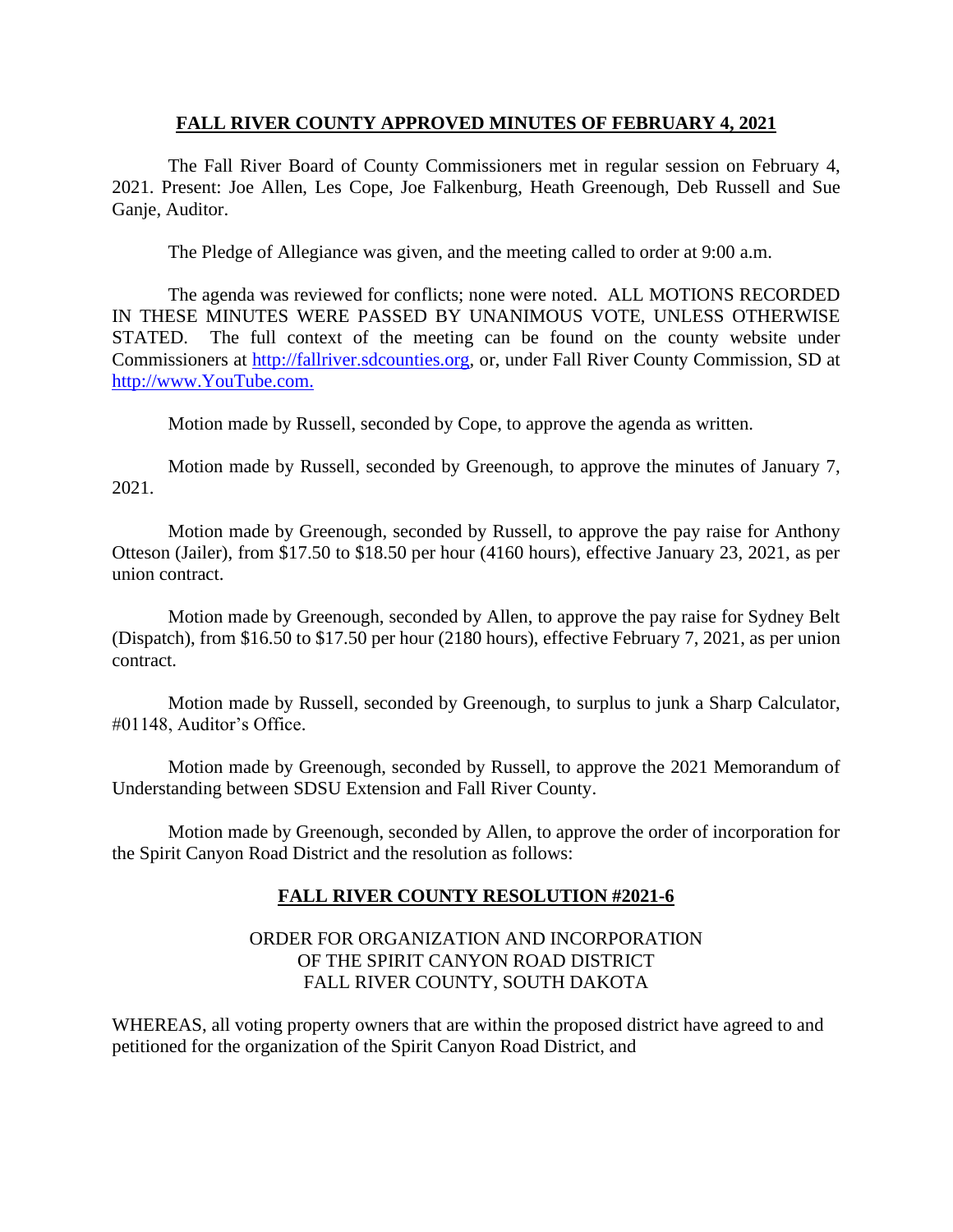WHEREAS, an Election was held on February 2, 2021 asking the voters to accept or reject the formation of the Spirit Canyon Road District, with \_9\_ voters accepting and \_0\_ voters rejecting the formation of the Spirit Canyon Road District, and

NOW, THEREFORE, BE IT ORDERED, that the Fall River County Commissioners shall declare the Spirit Canyon Road District to be organized and established as a governmental subdivision of the State of South Dakota and a public body, corporate and political, effective as of today's date, with taxing authority for the 2021 tax year payable in 2022 and after, and

BE IT FURTHER ORDERED, that the Spirit Canyon Road District be described as follows:

Lots 1 through 35 of Red Canyon Subdivision located in the E1/2 of the NE1/4 of Section 9, the NW1/4 of Section 10, and a portion of the S1/2 of the SW1/4 Section 3, T7S, R3E, Black Hills Meridian, Fall River County, South Dakota.

Dated this 4th day of February, 2021

#### /s/Joe Falkenburg, Chairman Fall River County Commissioner

ATTEST: /s/Sue Ganje Fall River County Auditor

Motion made by Russell, seconded by Cope, to approve sending Greenough and Russell to the SDACC 2021 Spring workshop and Treasurer Pullen and Deputy Timmins to SDACO New Officials workshop, in Pierre, SD, March 17 and March 18, 2021.

No applications for county assistance or death expenses were presented to the board.

Frank Maynard, Emergency Management, met with the board. Motion made by Greenough, seconded by Russell, to approve the quote for Samsung – Galaxy Tab S7-11" – 256GB – with S pen in the amount of \$629.99.

Motion made by Russell, seconded by Cope, to approve the single signature sheet required by L.E.M.P.G.,  $1<sup>st</sup>$  quarter, and authorize the chairman to sign.

Motion made by Cope, seconded by Allen, to approve the list of county volunteers for workman's comp purposes as follows: Norm Pudwill, Tracy Bastian, Kevin Fees, Les Madsen, Phil Knapp, Marc Lamphere, Jan Speirs, Sally Park Hageman, Loren Seegrist and Bob Beninati. This list may be expanded during an actual event.

Maynard noted submission of the first quarter LEMPG workplan. He also spoke of the possibility of getting a part-time employee; more discussion will be held at the next meeting. Fires and incidents were reported.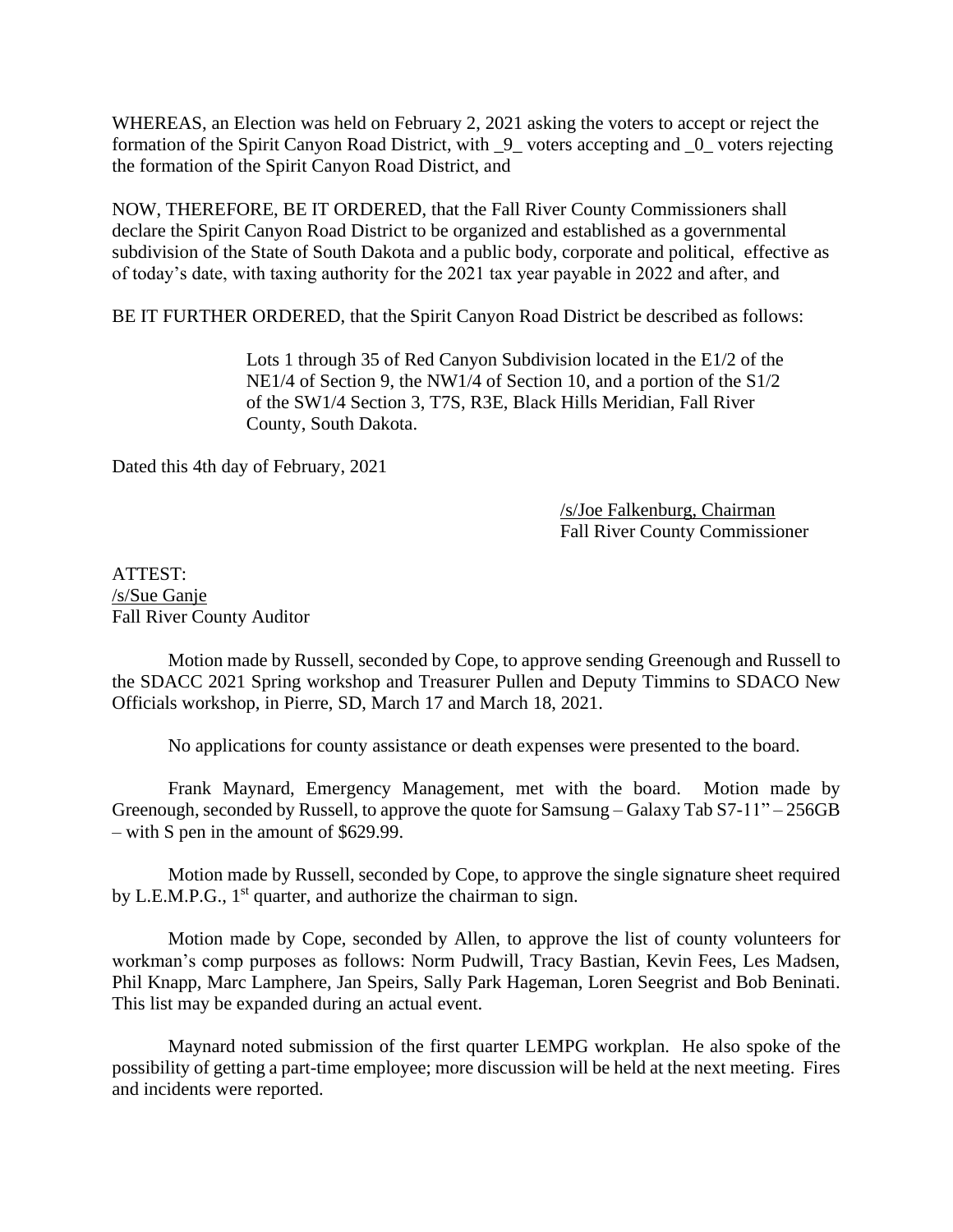Bob Evans, Sheriff, met with the board. Motion made by Greenough, seconded by Allen, to approve training for deputies and dispatch as follows:

| Isnalawica Belt  | Search & Seizure         |                   | Belle Fourche 1/30/21-1/31/21 |
|------------------|--------------------------|-------------------|-------------------------------|
| Martha Jarman    | Em Med Dispatch Recert   | <b>Rapid City</b> | 1/28/21                       |
| Lyle Norton      | Wildfire Investigation   | <b>Rapid City</b> | $2/22/21 - 2/26/21$           |
| Kyle Maciejewski | Wildfire Investigation   | <b>Rapid City</b> | $2/22/21 - 2/26/21$           |
| Thomas McMillan  | Law Enforcement Training | Pierre            | $3/29/21 - 3/31/21$           |

Motion made by Greenough, seconded by Allen, to approve the state bid cost from Liberty Superstores Chrysler Center for a 2021 Ram 1500 Special Service, 4WD, in the amount of \$30,476.00 and authorize the chairman to sign the quote.

Falkenburg commended the deputy in Edgemont for his work above and beyond the call of duty during an event in Edgemont. Evans also reported that there are 17 males and 6 females in the Fall River County Jail and 3 males in Pennington County Jail, with 1 inmate on work release, for a total of 27 inmates.

Dave Weishaupl, Building Supervisor, met with the board and presented propane quotes as follows:

| 1-26-21Propane Quotes | 9,500 Gal Propane |
|-----------------------|-------------------|
| Nelson's              | \$1.18/gallon     |
| Hi-D-Way              | \$1.20/gallon     |
| McGas Propane         | \$1.299/gallon    |

Motion made by Cope, seconded by Russell, to approve the low bid from Nelson's at \$1.18 per gallon for 9,500 gallons of propane, for a total amount of \$11,210.00.

Susie Hayes, Director of Equalization, met with the board. Motion made by Greenough, seconded by Allen, to approve the abatements as follows:

| <b>Parcel_Number</b> | <b>Abtmt Years</b> | Amount     | <b>Abatement Reason</b>                            |
|----------------------|--------------------|------------|----------------------------------------------------|
|                      |                    |            |                                                    |
| 11000-00705-123-19   | 2020 pay 2021      | \$1,790.66 | Late application for Tax Reduction Program         |
| 14000-00708-212-24   | 2019 pay 2020      | \$547.70   | Asking for AG status taxes (was NA value)          |
| 65209-00100-027-00   | 2020 pay 2021      | \$1,077.17 | Building destroyed in fire on 7/03/2020            |
| 85000-02017-000-10   | 2020 pay 2021      | \$682.12   | Tiny Home was moved out of state in 2018           |
| 65290-00200-013-00   | 2019 pay 2020      | \$80.64    | Should have been Owner Occupied - data entry error |
|                      | 2020 pay 2021      | \$78.84    | Should have been Owner Occupied - data entry error |
| 29000-00906-111-00   | 2020 pay 2021      | \$10.26    | Error in total Acres - Land was over assessed      |
|                      | 2019 pay 2020      | \$9.98     | Error in total Acres - Land was over assessed      |
|                      | 2018 pay 2019      | \$11.05    | Error in total Acres - Land was over assessed      |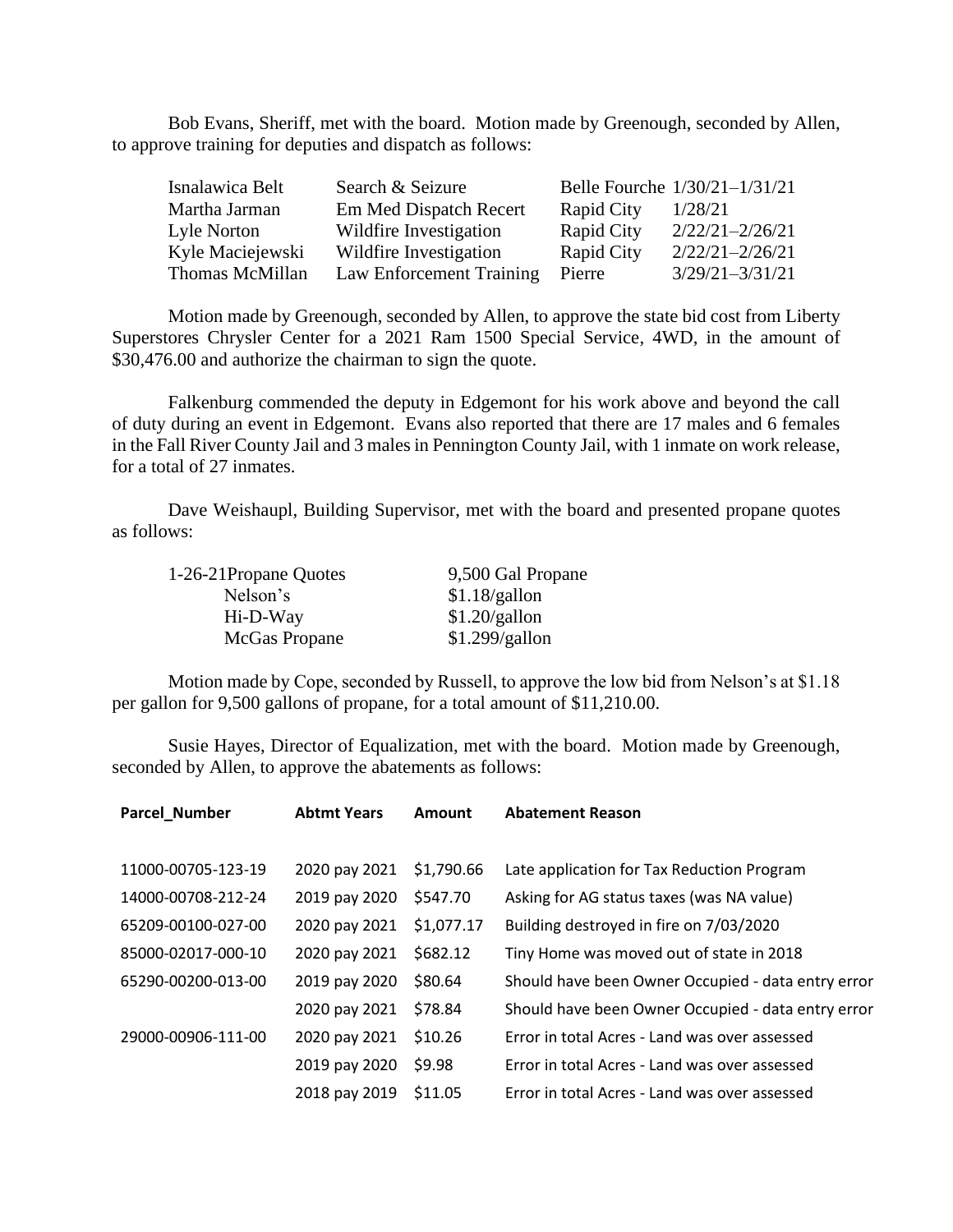|                    | 2017 pay 2018 | \$11.50    | Error in total Acres - Land was over assessed      |
|--------------------|---------------|------------|----------------------------------------------------|
|                    | 2016 pay 2017 | \$12.22    | Error in total Acres - Land was over assessed      |
| 72150-13400-004-00 | 2020 pay 2021 | \$333.33   | Building damaged in fire on 3/31/2020              |
| 75180-00705-130-21 | 2020 pay 2021 | \$588.28   | Building should have been on Discretionary         |
| 75290-00100-003-00 | 2020 pay 2021 | \$482.46   | Error in LAND data entry - LAND was over assessed  |
| 75330-00600-004-00 | 2020 pay 2021 | \$891.94   | Late application for Tax Reduction Program         |
| 75390-03100-020-00 | 2020 pay 2021 | \$608.98   | Late application for Tax Reduction Program         |
| 75410-02200-002-01 | 2020 pay 2021 | \$1,829.92 | Building destroyed in fire on 2/17/2020            |
| 75410-02200-003-01 | 2020 pay 2021 | \$3,850.49 | Building destroyed in fire on 2/17/2020            |
| 75410-02200-007-00 | 2020 pay 2021 | \$2,593.07 | Building destroyed in fire on 2/17/2020            |
| 75410-00900-010-00 | 2020 pay 2021 | \$573.25   | Should have been Owner Occupied - data entry error |
|                    | 2019 pay 2020 | \$516.34   | Should have been Owner Occupied - data entry error |

Dan Cullen, Veteran's Service Officer, met with the board to discuss claims that had been acquired for veterans in the 4<sup>th</sup> quarter of 2020 and how numbers compared to last year. Commissioner Greenough thanked Cullen on behalf of veterans.

Commissioner Falkenburg addressed H.R. 127, which provides for the licensing of firearm and ammunition possession and the registration of firearms, and to prohibit possession of certain ammunition. Motion made by Cope, seconded by Allen, to approve sending a letter opposing H.R. 127 to our US Senators and Representative, and authorize the chairman to sign.

Motion made by Cope, seconded by Greenough, to approve sending a letter opposing the shutdown of the Keystone XL.

Roger Horton and Lance Russell, representing the City of Edgemont, met with the board to speak of an issue with one property that the county conveyed to the city and explained the issue. Motion made by Greenough, seconded by Cope, to waive the conflict of interest for State's Attorney/Edgemont City Attorney to allow Russell to prepare the deed.

Motion made by Greenough, seconded by Russell, to table the deed issue for the Ezernack property in Edgemont until the next meeting.

The 1<sup>st</sup> reading of the animal ordinance, including amendment, was held as advertised. Motion made by Allen, seconded by Russell, to approve the  $1<sup>st</sup>$  reading of the animal ordinance, including the amendment. With Greenough and Cope voting no, all others voting yes, by roll call vote, motion carries.

Randy Seiler, Highway Superintendent, met with the board. Motion made by Greenough, seconded by Russell to approve two Golden West applications for permits to occupy county highway rights-of-way: 1) from intersection of Old HWY 18 and US HWY 18 to the driveway of the residence at 27877 Old Hwy 18 (8S, 3E, Sec. 11) and 2) from an existing vault near 28558 Old HWY 18 to east approximately 2.6 miles to another existing vault.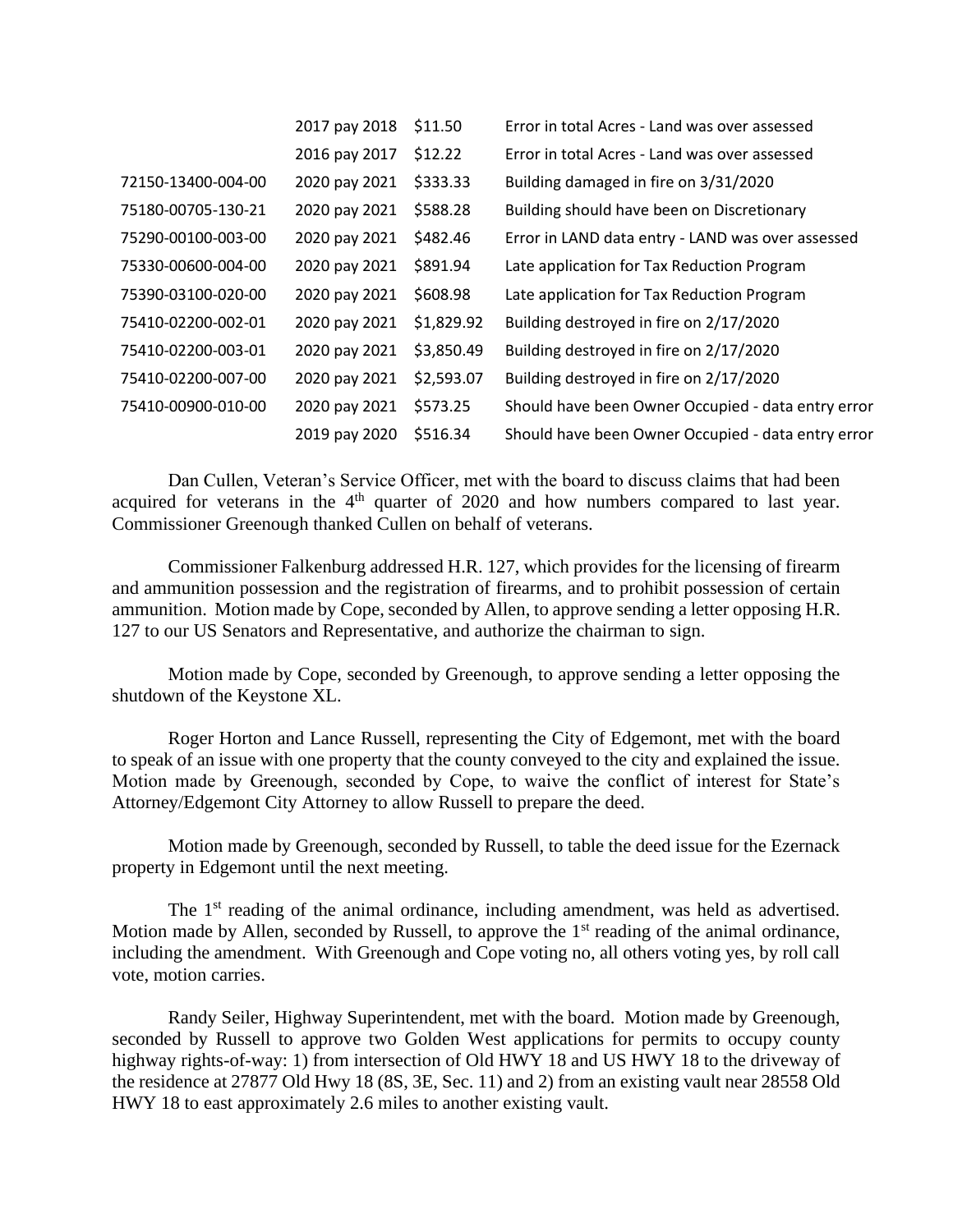Motion made by Greenough, seconded by Allen, to table the request for sealed bids on the 2014 Cat 140M2ASDSD motor grader until after the discussion with Butler Machinery Inc.

Motion made by Russell, seconded by Allen, to approve the following resolution:

#### **FALL RIVER COUNTY RESOLUTION #2021-07**

**WHEREAS,** the Fall River County Board of Commissioners did adopt the following 2021 ANNUAL LOAD RESTRICTIONS:

Fall River County will impose load limits as follows in coordination with the State Highway's Annual Load Restrictions:

All oil roads will be posted at 7 ton, with the exception of County Road 6N aka as Look Out Road to be posted at 10 ton. These are seasonal Spring Load Limits and the restrictions will take effect when the signs are in place.

**NOW THEREFORE BE IT RESOLVED**, this amendment was approved and passed on this  $4<sup>th</sup>$  day of February 2021.

/s/Sue Ganje, Fall River County Auditor

/s/Joe Falkenburg, Chairman ATTEST: Fall River County Board of Commissioners

With Greenough voting no, all others voting yes, motion carries.

Motion made by Greenough, seconded by Russell, to approve the application for a road approach permit on the north side of Shep's Canyon, Road #71A, at approximately 75 to 100 yards from the Shagla corner west to serve a residence.

Seiler updated the board that the Igloo project has been turned over to Southern Hills Title to prove ownership; the project laid idle for a while due to a retirement; the project is starting again soon.

Hearing was held for Private Road Work. Motion made by Allen, seconded by Greenough, to continue emergency private road work as per SDCL 31-11-41 – 31-11-45.

Discussion was also held on the Chilson Bridge and the Argentine Township Bridge; bid letting will probably be in April for both; work will be done on the Chilson Bridge this winter, pending tribal consultation.

Motion made by Allen, seconded by Russell, to approve the bills as follows:

| <b>GENERAL FUND</b>       |                           |            |
|---------------------------|---------------------------|------------|
| AMERICAN FAMILY ASSURANCE | AMERICAN FAMILY ASSURANCE | \$549.16   |
| <b>BEESLEY LAW OFFICE</b> | CAAF/MI                   | \$2,964.30 |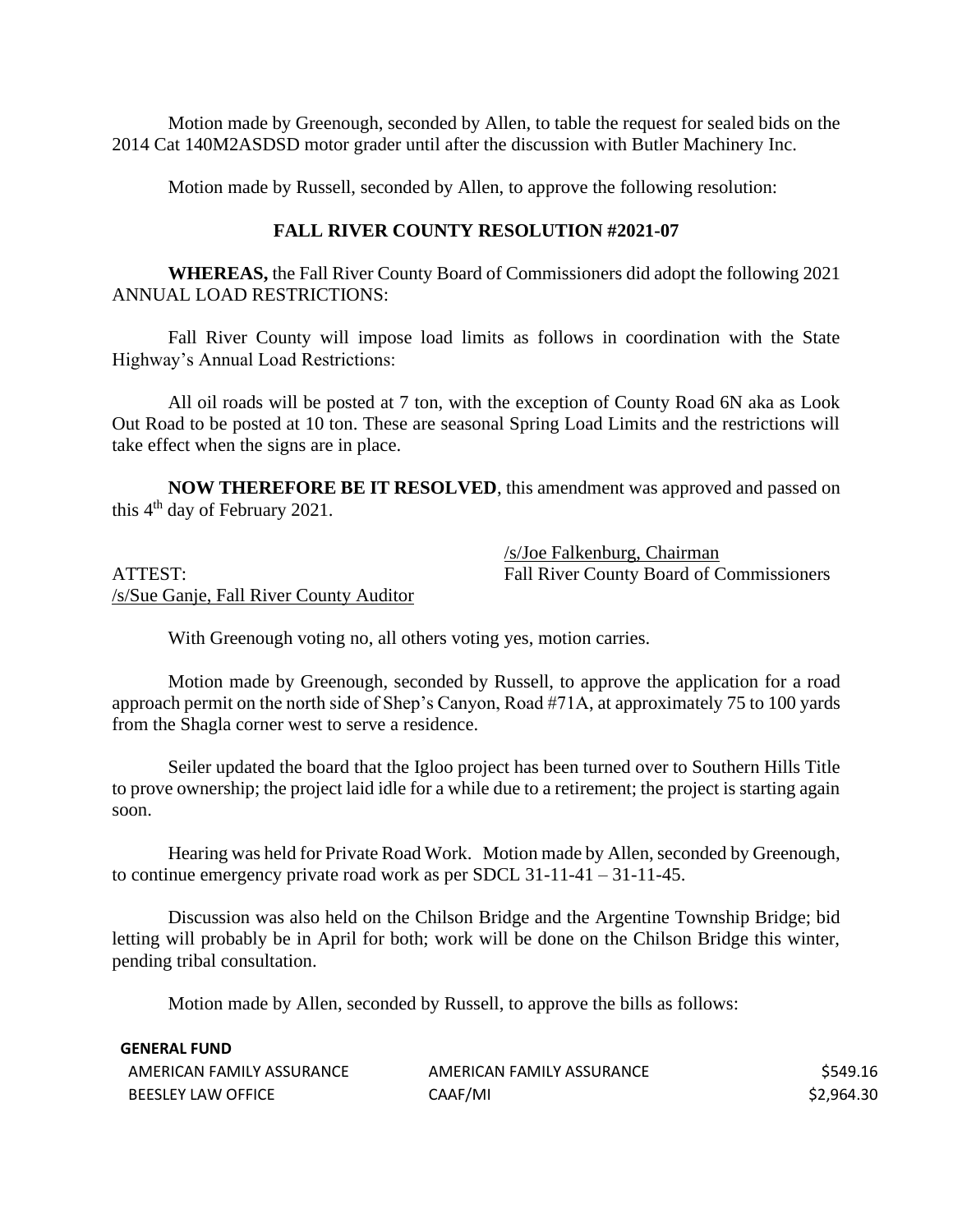| BRUMBAUGH & QUANDAHL, P.C.       | <b>GARNISHMENT</b>             | \$36.36     |
|----------------------------------|--------------------------------|-------------|
| <b>BLACK HILLS ENERGY</b>        | UTILITY POWER ELECTRIC         | \$3,878.96  |
| <b>BLACK HILLS R M U C</b>       | <b>2021 DUES</b>               | \$100.00    |
| <b>BOSTON MUTUAL LIFE INS CO</b> | LIFE INSURANCE                 | \$32.76     |
| <b>CENTURY BUSINESS LEASING</b>  | COPIER LEASE AND USAGE         | \$378.98    |
| <b>CREDIT COLLECTION BUREAU</b>  | <b>COLLECTIONS</b>             | \$32.81     |
| DELTA DENTAL PLAN OF SD          | <b>DELTA DENTAL</b>            | \$2,195.20  |
| <b>EFTPS</b>                     | <b>EFTPS PAYROLL TAXES</b>     | \$40,683.02 |
| <b>EN-TECH LLC</b>               | <b>FUMIGATION</b>              | \$410.00    |
| <b>EXECUTIVE MGMT FINANCE</b>    | <b>BIT NETWORK FEES</b>        | \$112.75    |
| DUDE SOLUTIONS, INC.             | <b>GIS SUPPORT CONTRACT</b>    | \$265.98    |
| FARRELL, FARRELL & GINSBACH      | <b>CAAF</b>                    | \$2,176.13  |
| <b>FALL RIVER COUNTY HERALD</b>  | <b>PUBLICATION</b>             | \$1,039.25  |
| <b>FALL RIVER CTY TREASURER</b>  | <b>INTERST &amp; PENALTIES</b> | \$53.43     |
| <b>GOLDEN WEST TECHNOLOGIES</b>  | SERVICE/NETWORK/SERVER         | \$6,882.95  |
| <b>HEAVY HIGHWAY FRINGE</b>      | <b>INSURANCE FEES</b>          | \$570.00    |
| <b>HILLS EDGE AUTO SALES</b>     | <b>MAINTENANCE</b>             | \$86.67     |
| <b>HOT SPRINGS ACE HARDWARE</b>  | <b>SUPPLY</b>                  | \$253.10    |
| HOT SPRINGS AUTOMOTIVE           | <b>SUPPLY</b>                  | \$91.31     |
| <b>IOWA LABORERS DISTRICT</b>    | <b>HEALTH INSURANCE</b>        | \$19,151.50 |
| LIUNA LABORERS LOCAL 620         | UNION DUES                     | \$325.00    |
| QUADIENT                         | POSTAGE MACHINE LEASE          | \$760.80    |
| <b>MARCO</b>                     | <b>COPIER LEASE</b>            | \$170.33    |
| MASTERCARD                       | <b>CARD MEMBER SERVICES</b>    | \$1,417.47  |
| MCNEMAR, KIM                     | QMHP/MI                        | \$300.00    |
| MCLEODS OFFICE SUPPLY CO.        | <b>SUPPLIES</b>                | \$65.56     |
| <b>MEADE COUNTY AUDITOR</b>      | <b>INMATE HOUSING</b>          | \$80.00     |
| MOSS, WILLIAM PSY.D., LLC        | COURT ORDERED EXAMINATION      | \$1,500.00  |
| NATIONWIDE RETIREMENT SOL        | NATIONWIDE RETIREMENT          | \$500.00    |
| NEW YORK LIFE INSURANCE          | NEW YORK LIFE INSURANCE        | \$65.00     |
| NORTON, TINA                     | <b>CONTRACT NURSE INMATE</b>   | \$1,325.00  |
| CHILD SUPPORT PAYMENT CNT        | <b>CHILD SUPPORT</b>           | \$655.00    |
| O'NEILL, JUSTIN                  | <b>CAAF</b>                    | \$1,531.75  |
| <b>QUILL CORPORATION</b>         | <b>OFFICE SUPPLIES</b>         | \$748.55    |
| RELIANCE STANDARD LIFE           | <b>VISION PLAN</b>             | \$211.44    |
| SOUTH DAKOTA ST TREASURER        | <b>SALES TAX</b>               | \$59.03     |
| SD DEPT OF REVENUE & REG         | 2021 ASSOCIATION DUES          | \$803.00    |
| SD RETIREMENT SYSTEM             | <b>SDRS CONTRIBUTION</b>       | \$19,817.08 |
| SD STATE ATTORNEY ASSOC          | 2021 ASSOCIATION DUES          | \$803.00    |
| SERVALL                          | RUG/UNIFORM SERVICE            | \$169.74    |
| SKINNER, MATTHEW L. PC           | CAAF/A&N                       | \$8,258.12  |
| SOFTWARE SERVICES INC            | SOFTWARE SERVICES              | \$4,220.00  |
| SONNY'S SUPER FOODS              | <b>SUPPLY</b>                  | \$102.14    |
|                                  |                                |             |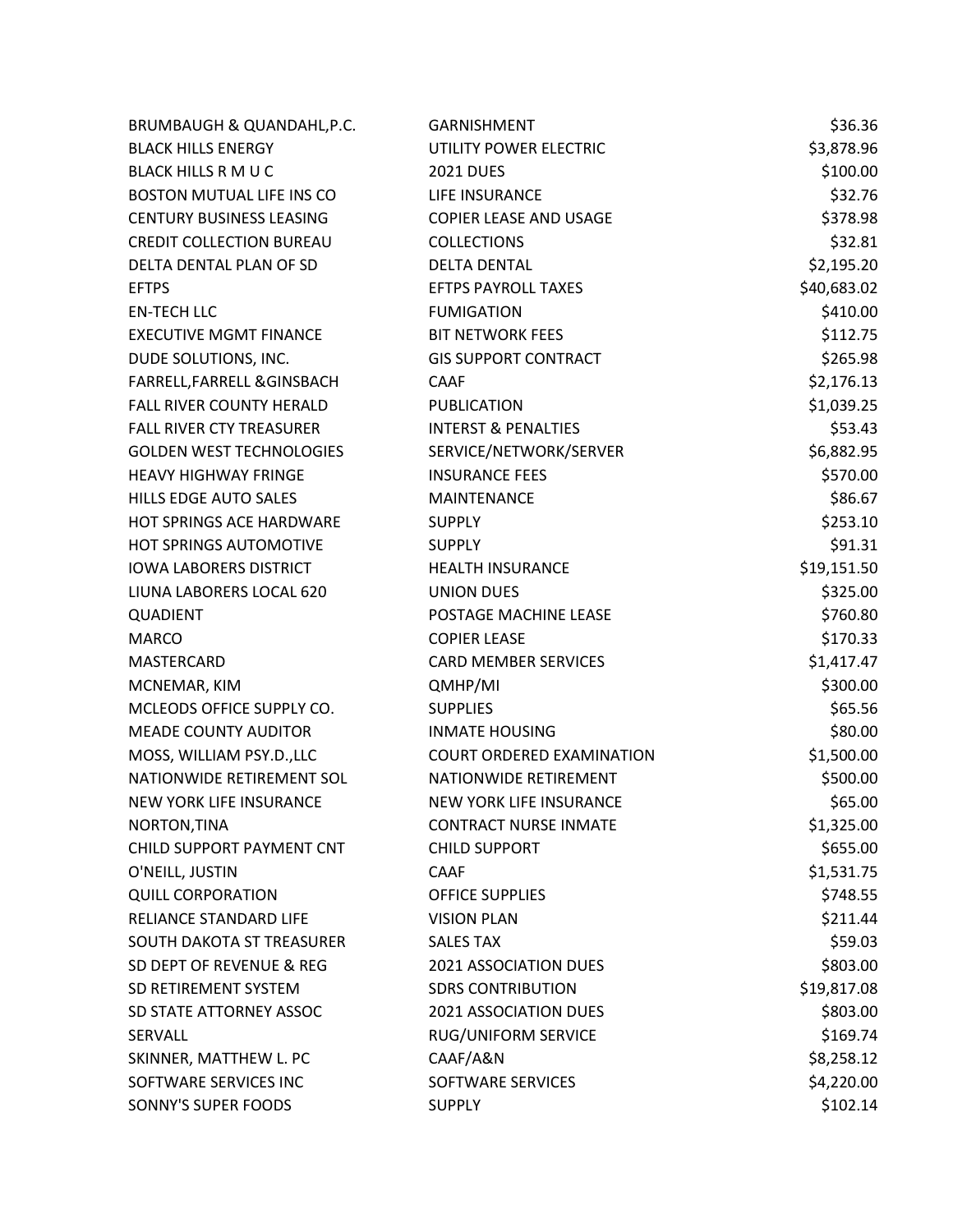| SD SUPPLEMENT RETIREMENT         | <b>SDRS SUP RETIREMENT</b>    | \$800.00     |
|----------------------------------|-------------------------------|--------------|
| SPITZER CONSTRUCTION INC         | CONTRACT SERVICE/SNOW REMOVAL | \$750.00     |
| <b>SPRINGS SENIOR CITIZENS</b>   | 2021 BUDGET ALLOTMENT         | \$4,100.00   |
| <b>STEVENS AUTOMOTIVE</b>        | <b>SERVICE</b>                | \$44.79      |
| UNITED WAY BLACK HILLS           | UNITED WAY DONATION           | \$60.00      |
| VAN DIEST SUPPLY                 | <b>SUPPLY</b>                 | \$2,350.00   |
| <b>VERIZON WIRELESS</b>          | <b>CELL PHONE PLAN</b>        | \$747.43     |
| YELLOW ROBE, LUKE                | <b>INVESTIGATION</b>          | \$1,500.00   |
| MILES, SASHA                     | <b>BLOOD DRAW</b>             | \$75.00      |
| <b>COMMISSIONERS</b>             | <b>JANUARY SALARIES</b>       | \$4,100.00   |
| <b>AUDITOR'S OFFICE</b>          | <b>JANUARY SALARIES</b>       | \$20,260.57  |
| <b>AUDITOR'S OFFICE</b>          | <b>OVERTIME</b>               | \$7.50       |
| <b>TREASURER'S OFFICE</b>        | <b>JANUARY SALARIES</b>       | \$15,295.23  |
| <b>TREASURER'S OFFICE</b>        | <b>OVERTIME</b>               | \$65.31      |
| <b>STATE'S ATTORNEY'S OFFICE</b> | <b>JANUARY SALARIES</b>       | \$14,802.10  |
| STATE'S ATTORNEY'S OFFICE        | <b>OVERTIME</b>               | \$319.38     |
| <b>MAINTENANCE</b>               | <b>JANUARY SALARIES</b>       | \$11,141.81  |
| <b>MAINTENANCE</b>               | <b>OVERTIME</b>               | \$15.75      |
| <b>ASSESSOR'S OFFICE</b>         | <b>JANUARY SALARIES</b>       | \$18,298.23  |
| <b>ASSESSOR'S OFFICE</b>         | <b>OVERTIME</b>               | \$6.75       |
| <b>REGISTER OF DEEDS OFFICE</b>  | <b>JANUARY SALARIES</b>       | \$11,282.66  |
| <b>REGISTER OF DEEDS OFFICE</b>  | <b>OVERTIME</b>               | \$9.75       |
| <b>VETERAN'S SERVICE OFFICE</b>  | <b>JANUARY SALARIES</b>       | \$4,013.36   |
| <b>GIS OFFICE</b>                | <b>JANUARY SALARIES</b>       | \$3,960.15   |
| <b>SHERIFF</b>                   | <b>JANUARY SALARIES</b>       | \$31,690.60  |
| <b>SHERIFF</b>                   | <b>OVERTIME</b>               | \$1,745.78   |
| <b>JAIL</b>                      | <b>JANUARY SALARIES</b>       | \$25,569.19  |
| <b>JAIL</b>                      | <b>OVERTIME</b>               | \$2,207.42   |
| <b>CORONER</b>                   | <b>JANUARY SALARIES</b>       | \$150.00     |
| <b>NURSE'S OFFICE</b>            | <b>JANUARY SALARIES</b>       | \$4,186.73   |
| <b>EXTENSION OFFICE</b>          | <b>JANUARY SALARIES</b>       | \$2,558.50   |
| <b>EXTENSION OFFICE</b>          | <b>OVERTIME</b>               | \$78.75      |
| <b>WEED &amp; PEST OFFICE</b>    | <b>JANUARY SALARIES</b>       | \$4,073.44   |
|                                  | TOTAL FOR GENERAL FUND        | \$312,098.81 |
| <b>COUNTY ROAD &amp; BRIDGE</b>  |                               |              |
| A & B WELDING SUPPLY CO.         | WELDING SUPPLIES/LEASE        | \$34.41      |
| AMERICAN FAMILY ASSURANCE        | AMERICAN FAMILY ASSURANCE     | \$350.88     |
| <b>BLACK HILLS ENERGY</b>        | UTILITY POWER ELECTRIC        | \$872.53     |
| <b>BOMGAARS</b>                  | <b>SUPPLY</b>                 | \$303.89     |
| <b>BUTLER MACHINERY CO.</b>      | SUPPLIES/REPAIRS              | \$1,231.46   |
| DAKOTA FLUID POWER INC           | <b>PARTS</b>                  | \$405.27     |
| DALE'S TIRE & RETREADING         | TIRE PARTS/SUPPLY             | \$600.46     |
| DELTA DENTAL PLAN OF SD          | <b>DELTA DENTAL</b>           | \$471.00     |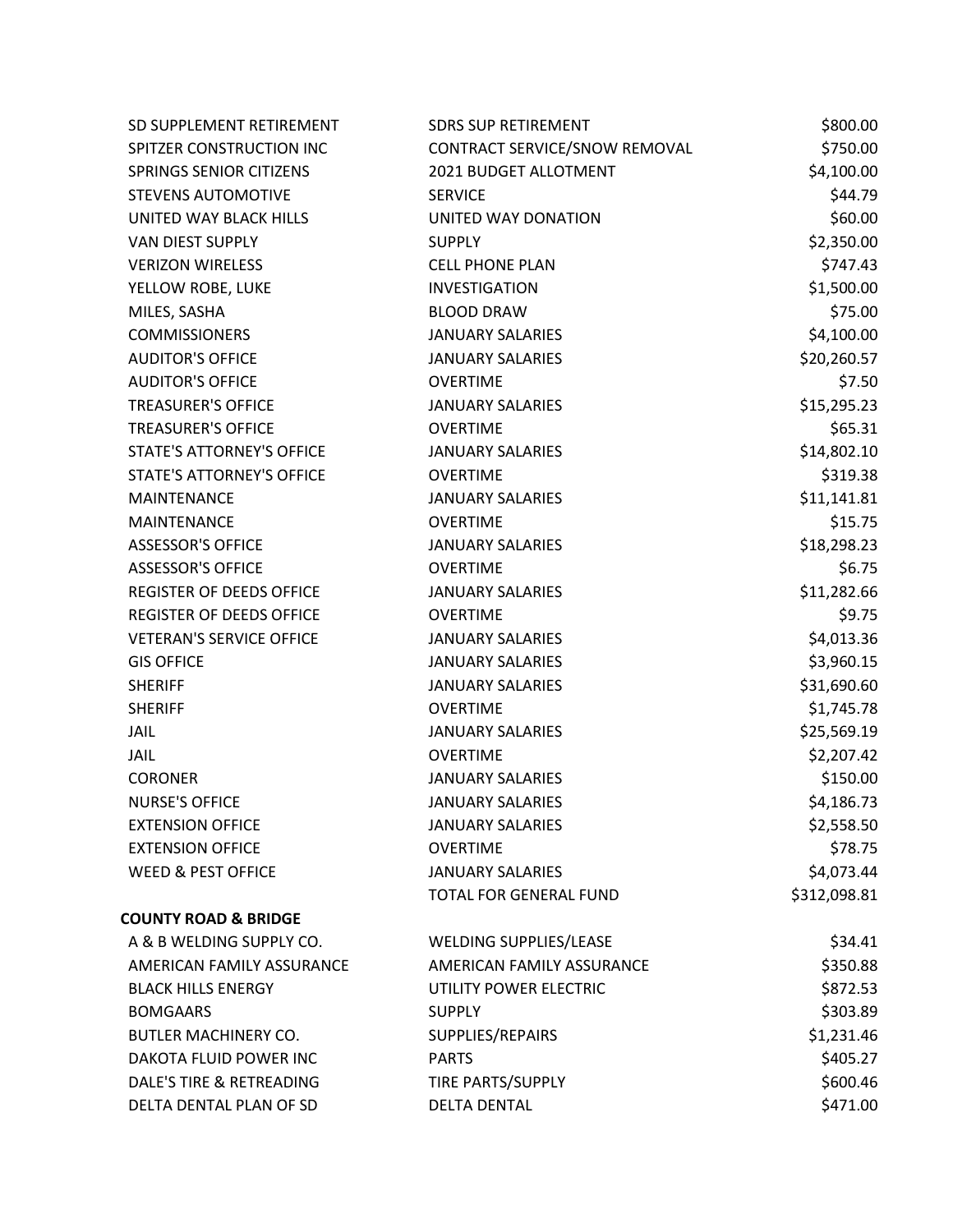| <b>FLOYD'S TRUCK CENTER</b>        | REPAIRS/PARTS                         | \$308.81    |
|------------------------------------|---------------------------------------|-------------|
| <b>EFTPS</b>                       | <b>EFTPS PAYROLL TAXES</b>            | \$9,847.50  |
| FALL RIVER COUNTY HERALD           | <b>PUBLICATION</b>                    | \$22.32     |
| GLASS PRO +                        | SERVICE/REPAIR                        | \$55.00     |
| <b>HEAVY HIGHWAY FRINGE</b>        | <b>INSURANCE FEES</b>                 | \$150.00    |
| HOT SPRINGS ACE HARDWARE           | <b>SUPPLY</b>                         | \$4.27      |
| HOT SPRINGS AUTOMOTIVE             | <b>AUTO SUPPLY PARTS</b>              | \$438.27    |
| <b>IOWA LABORERS DISTRICT</b>      | <b>HEALTH INSURANCE</b>               | \$3,920.00  |
| LIUNA LABORERS LOCAL 620           | <b>UNION DUES</b>                     | \$125.00    |
| MG OIL                             | INVENTORY/SUPPLY                      | \$1,387.10  |
| NEWMAN TRAFFIC SIGNS               | SIGNAGE                               | \$1,989.13  |
| RELIANCE STANDARD LIFE             | <b>VISION PLAN</b>                    | \$39.54     |
| <b>RAPID DELIVERY</b>              | <b>DELIVERY</b>                       | \$14.38     |
| SAFETY-KLEEN SYSTEMS, INC          | <b>SUPPLIES</b>                       | \$124.47    |
| SD DEPT OF TRANSPORTATION          | STATE COST SHARE ROE                  | \$58.15     |
| SD RETIREMENT SYSTEM               | <b>SDRS CONTRIBUTION</b>              | \$5,024.60  |
| SEILER, RANDY                      | <b>CELL PHONE REIMBURSEMENT</b>       | \$75.00     |
| HIGHWAY DEPARTMENT                 | <b>JANUARY SALARIES</b>               | \$41,626.93 |
| HIGHWAY DEPARTMENT                 | <b>OVERTIME</b>                       | \$244.82    |
|                                    | <b>TOTAL COUNTY ROAD &amp; BRIDGE</b> | \$69,725.19 |
| <b>911 SURCHARGE REIMBURSEMENT</b> |                                       |             |
| AMERICAN FAMILY ASSURANCE          | AMERICAN FAMILY ASSURANCE             | \$67.21     |
| <b>CENTURY BUSINESS LEASING</b>    | COPIER LEASE AND USAGE                | \$80.77     |
| <b>CREDIT COLLECTION BUREAU</b>    | <b>COLLECTIONS</b>                    | \$302.86    |
| DELTA DENTAL PLAN OF SD            | <b>DELTA DENTAL</b>                   | \$418.30    |
| <b>EFTPS</b>                       | <b>EFTPS PAYROLL TAXES</b>            | \$7,467.32  |
| <b>HEAVY HIGHWAY FRINGE</b>        | <b>INSURANCE FEES</b>                 | \$90.00     |
| <b>IOWA LABORERS DISTRICT</b>      | <b>HEALTH INSURANCE</b>               | \$2,693.50  |
| LIUNA LABORERS LOCAL 620           | <b>UNION DUES</b>                     | \$100.00    |
| PORTFOLIO RECOVERY ASSOC.          | GARNISHMENT                           | \$202.41    |
| RELIANCE STANDARD LIFE             | <b>VISION PLAN</b>                    | \$6.33      |
| SD RETIREMENT SYSTEM               | <b>SDRS CONTRIBUTION</b>              | \$3,725.70  |
| SIMUNEK, TRINA                     | UNIFORM REIMBURSEMENT                 | \$47.48     |
| <b>VERIZON WIRELESS</b>            | <b>CELL PHONE PLAN</b>                | \$42.04     |
| <b>DISPATCH</b>                    | <b>JANUARY SALARIES</b>               | \$27,973.60 |
| <b>DISPATCH</b>                    | <b>OVERTIME</b>                       | \$1,412.07  |
|                                    | TOTAL FOR 911 SURCHARGE REIMBURSEMENT | \$44,629.59 |
| <b>EMERGENCY MANAGEMENT</b>        |                                       |             |
| <b>EFTPS</b>                       | <b>EFTPS PAYROLL TAXES</b>            | \$1,472.73  |
| GLASS PRO +                        | SERVICE/REPAIR                        | \$92.96     |
| <b>GOLDEN WEST TECHNOLOGIES</b>    | SERVICE/NETWORK/SERVER                | \$8.50      |
| <b>MARCO</b>                       | <b>COPIER LEASE</b>                   | \$38.90     |
| SD RETIREMENT SYSTEM               | <b>SDRS CONTRIBUTION</b>              | \$616.82    |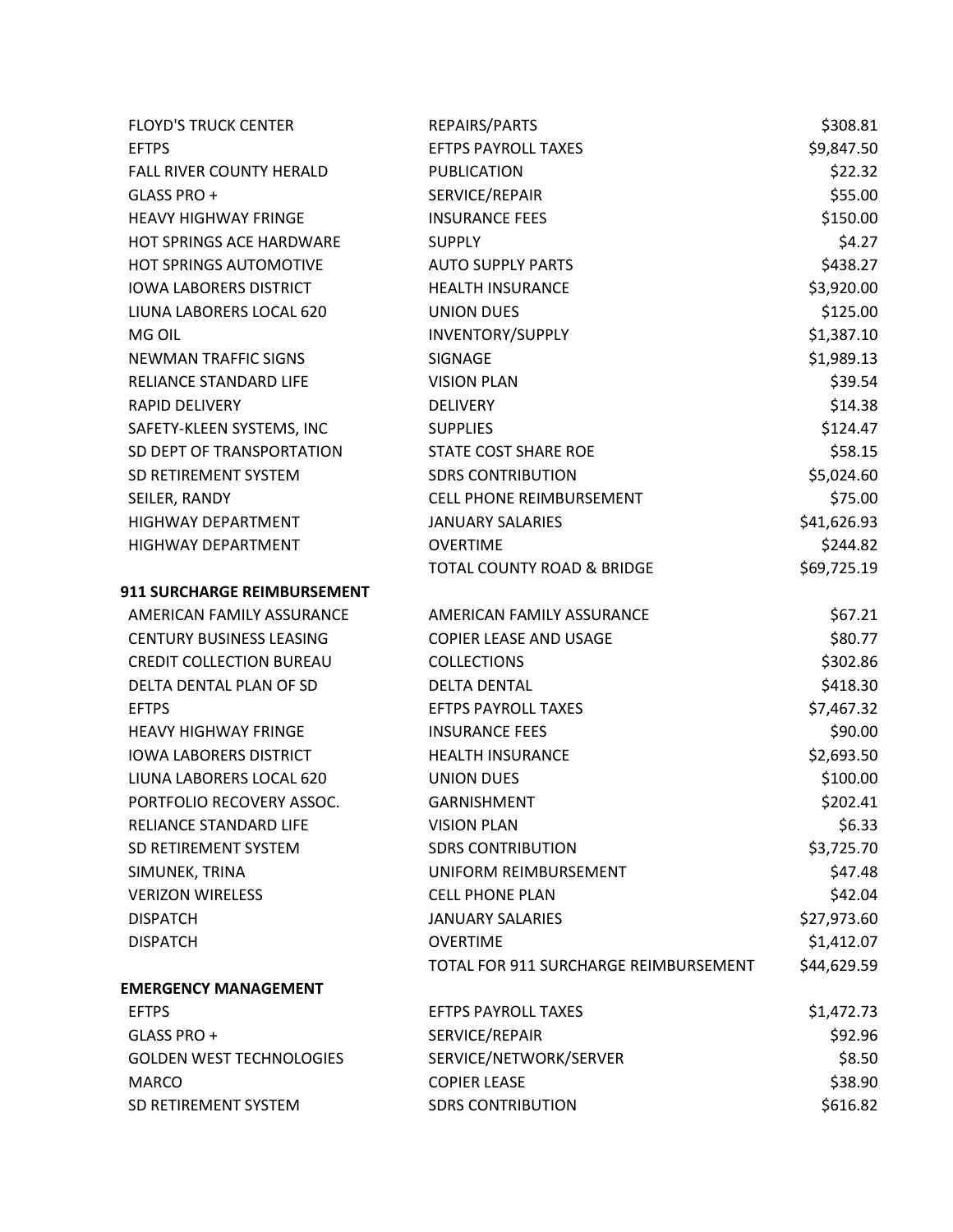| <b>VERIZON WIRELESS</b>         | <b>CELL PHONE PLAN</b>                | \$84.08      |
|---------------------------------|---------------------------------------|--------------|
| FR EMERGENCY MANAGEMENT OFFICE  | <b>JANUARY SALARIES</b>               | \$5,140.22   |
|                                 | TOTAL FOR EMERGENCY MANAGEMENT        | \$7,454.21   |
| <b>24/7 SOBRIETY FUND</b>       |                                       |              |
| <b>EFTPS</b>                    | <b>EFTPS PAYROLL TAXES</b>            | \$285.06     |
| SD DEPARTMENT OF HEALTH         | BLOOD DRAW 24/7                       | \$240.00     |
| SD RETIREMENT SYSTEM            | <b>SDRS CONTRIBUTION</b>              | \$21.84      |
| 24/7 OFFICE                     | JANUARY SALARIES                      | \$1,868.75   |
|                                 | TOTAL FOR 24/7 SOBRIETY FUND          | \$2,415.65   |
| <b>COURTHOUSE BUILDING FUND</b> |                                       |              |
| <b>BUILDER'S FIRST SOURCE</b>   | <b>SUPPLY</b>                         | \$41.97      |
| HOT SPRINGS ACE HARDWARE        | <b>SUPPLY</b>                         | \$2.07       |
|                                 | TOTAL FOR COURTHOUSE BUILDING FUND    | \$44.04      |
|                                 | TOTAL PAID BETWEEN 1/22/21 AND 2/4/21 | \$436,367.50 |

Break was taken at 9:58 a.m. and the meeting reconvened at 10:03 a.m.

Public comment was heard from Commissioners about taxes, with Commissioner Russell noting discussions she has had with Bob Wilcox, Director of the SDACC on the increasing sales issue. Director of Equalization Hayes spoke of the upcoming conference that the Fall River Equalization office will be hosting this spring, and that she will speak and get feedback from other Directors on the tax issue. Public comment was also heard from Susan Henderson on stock markets, banks and paving Shep's Canyon's Road.

Jerry Heiser, Butler Machinery Inc., met with the board to present a quote on a 2021 motor grader, and gave a review on the machine, noting the cost reflects a \$121,250.00 government discount. Cope questioned cost to add additional warranty for three years, with Heiser noting the cost of \$15,753, but to add years when the new machine is purchased or coverage for the power train and hydraulics is lost.

Motion made by Russell, seconded by Allen, to approve requesting sealed bids on the 2014 140M2AWDSD motor grader, to be opened March 4, 2021. With Cope and Greenough voting no, all others voting yes, motion carries.

Motion made by Russell, seconded by Allen, to purchase the 2021 Caterpillar, model #150- 15AWD Motor Grader, stock number M029153 from Butler Machinery Inc. in the amount of \$333,038.04. With Cope and Greenough voting no, all others voting yes, by roll call vote, motion carries.

Richard Murphy met with the board. Motion made by Allen, seconded by Russell, to approve owner occupied status for pay '21 taxes, contingent on the Edgemont City Council decision.

Motion made by Russell, seconded by Allen, to approve the Guaranteed Valuation – Forward Purchase Contract from Butler Machinery Company to repurchase the equipment for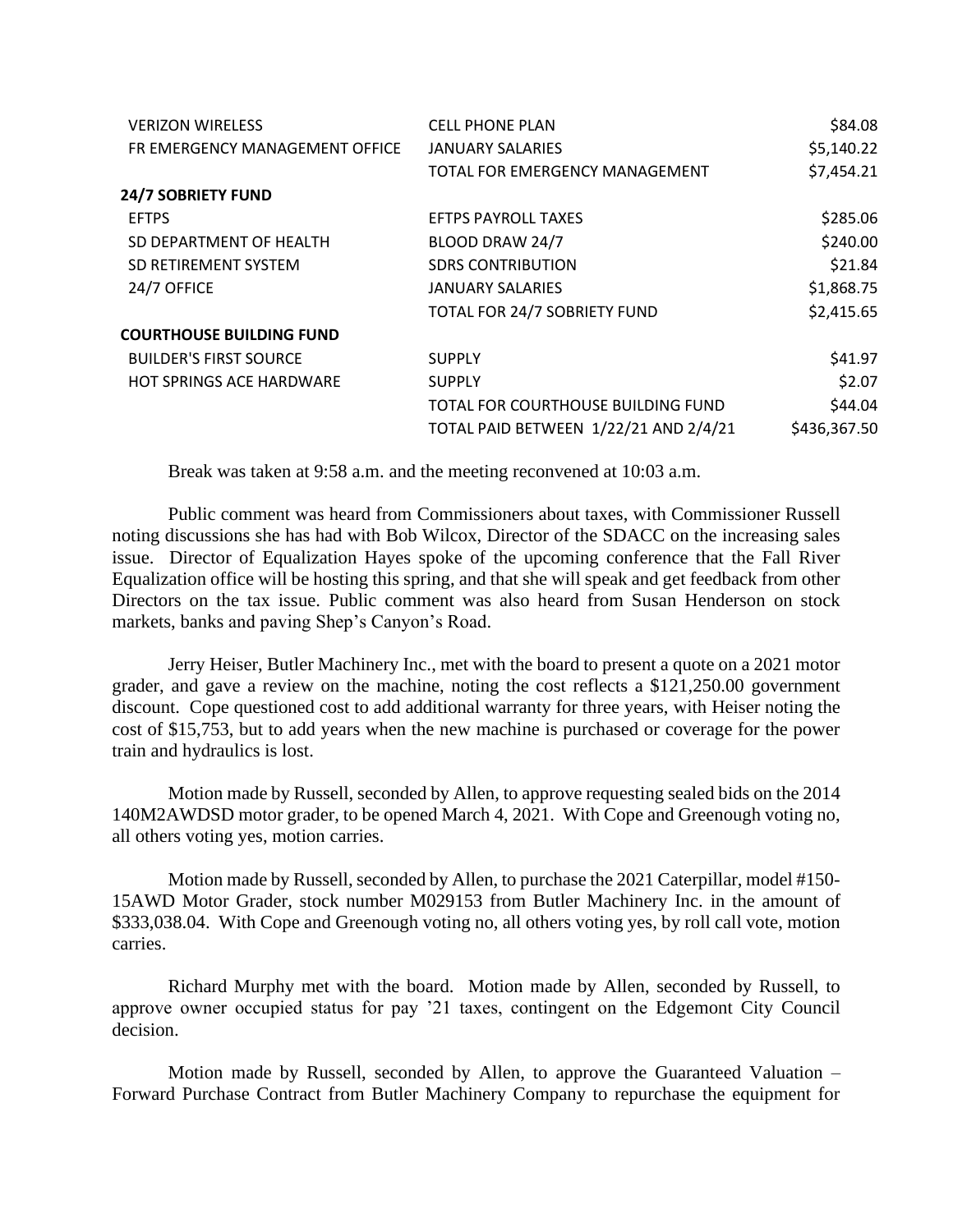\$136,000.00 at the end of 7 years from the date of delivery or 7000 hours of operation as record by the equipment, whichever occurs first. With Cope and Greenough voting no, all others voting yes, motion carries.

John McBride, Andersen Engineers, met with the board. Motion made by Greenough, seconded by Allen, to approve the following resolution:

# **FALL RIVER COUNTY RESOLUTION #2021-08**

### **A Plat of Noland Tract 1 and Noland Tract 2 of Section 17, T8S, R5E, BHM, Fall River County, South Dakota**

WHEREAS, there has been presented to the County Commissioners of Fall River County, South Dakota, the within plat of the above described lands, and it appearing to this Board that the system of streets conforms to the system of streets of existing plats and section lines of the county; adequate provision is made for access to adjacent unplatted lands by public dedication or section line when physically accessible; all provisions of the county subdivision regulations have been complied with; all taxes and special assessments upon the property have been fully paid; and the plat and survey have been lawfully executed; now and therefore,

BE IT RESOLVED that said plat is hereby approved in all respects.

Dated this 4<sup>th</sup> day of February, 2021.

/s/Joe Falkenburg, Chairman ATTEST: Fall River County Board of Commissioners

/s/Sue Ganje Fall River County Auditor

Motion made by Allen, seconded by Greenough to approve the following resolution:

## **FALL RIVER COUNTY RESOLUTION #2021-09**

## **A Plat of McClure Tract, located in Govt. Lot 3 of Section 1, T9S, R4E, BHM, Fall River County, South Dakota**

WHEREAS, there has been presented to the County Commissioners of Fall River County, South Dakota, the within plat of the above described lands, and it appearing to this Board that the system of streets conforms to the system of streets of existing plats and section lines of the county; adequate provision is made for access to adjacent unplatted lands by public dedication or section line when physically accessible; all provisions of the county subdivision regulations have been complied with; all taxes and special assessments upon the property have been fully paid; and the plat and survey have been lawfully executed; now and therefore,

BE IT RESOLVED that said plat is hereby approved in all respects.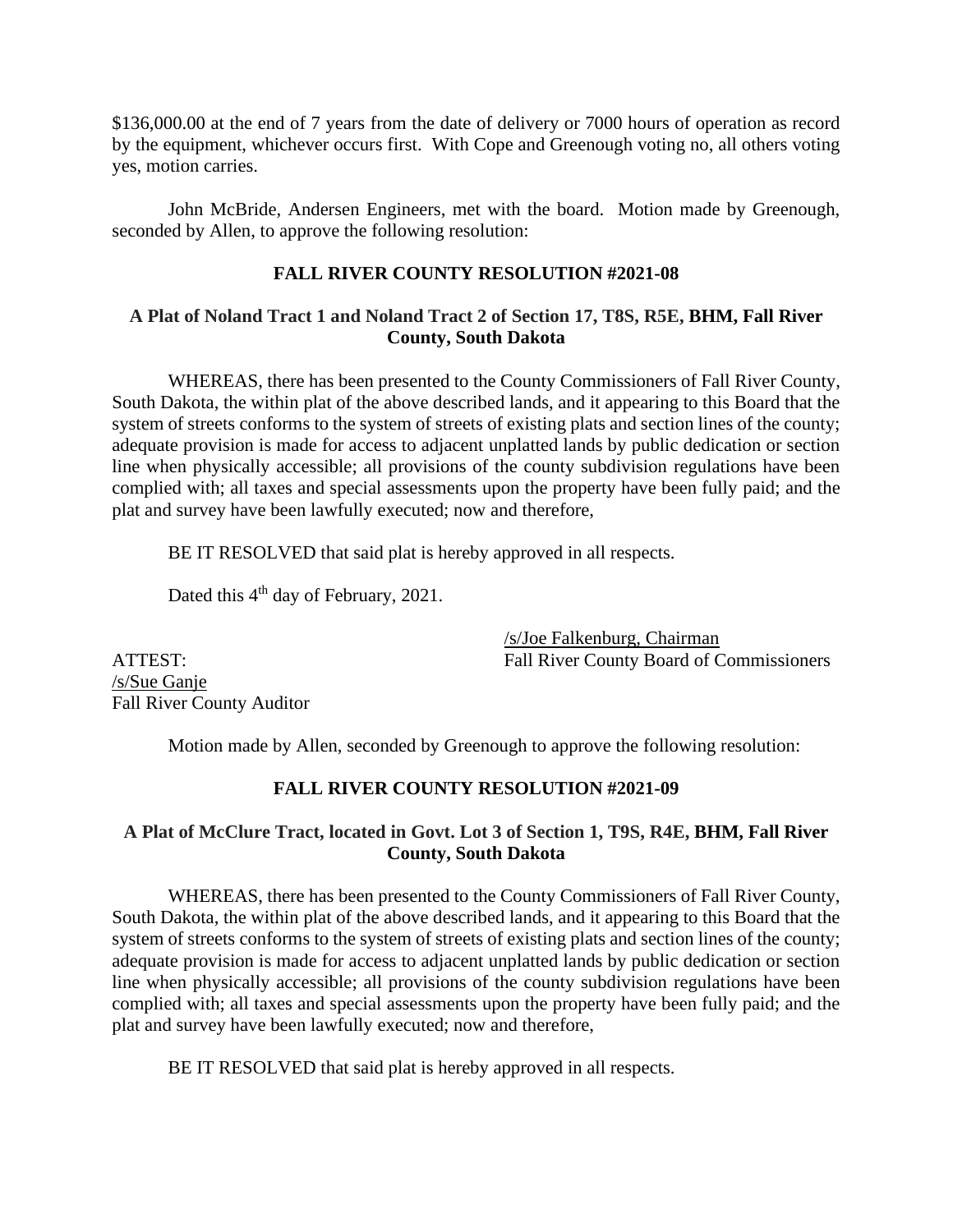Dated this 4<sup>th</sup> day of February, 2021.

/s/Joe Falkenburg, Chairman ATTEST: Fall River County Board of Commissioners

/s/Sue Ganje Fall River County Auditor

Motion made by Russell, seconded by Allen, to approve the following resolution:

#### **FALL RIVER COUNTY RESOLUTION #2021-10**

#### **A Plat of Lot 14R & Tract Seger 2 of Tract Seger 1 Revised, located in the NW1/4 of Section 15, T8S, R6E, BHM, Fall River County, South Dakota**

#### **Formerly Lot 14 and Tract Seger-1 Revised**

WHEREAS, there has been presented to the County Commissioners of Fall River County, South Dakota, the within plat of the above described lands, and it appearing to this Board that the system of streets conforms to the system of streets of existing plats and section lines of the county; adequate provision is made for access to adjacent unplatted lands by public dedication or section line when physically accessible; all provisions of the county subdivision regulations have been complied with; all taxes and special assessments upon the property have been fully paid; and the plat and survey have been lawfully executed; now and therefore,

BE IT RESOLVED that said plat is hereby approved in all respects.

Dated this 4<sup>th</sup> day of February, 2021.

/s/Joe Falkenburg, Chairman ATTEST: Fall River County Board of Commissioners

/s/Sue Ganje Fall River County Auditor

Sue Ganje, Auditor, met with the board to present a recap of monies received from Covid -19 Cares Act expenses submitted and reimbursed, and asked to send county liens to the collection agency. Motion made by Allen, seconded by Greenough, to authorize sending unpaid liens to Credit Collections. A follow up will be brought back to the board.

Discussion was held on resolution #2020-09 (Covid19). Motion made by Greenough, seconded by Allen, to table item until the second meeting in February.

Lance Russell, State's Attorney, met with the board to advise that Edie Jenniges will be retiring May 5, 2021 and they will start advertising for the position now, with hire approval at a later date.

Motion made by Russell, seconded by Greenough, to enter executive session, as per SDCL